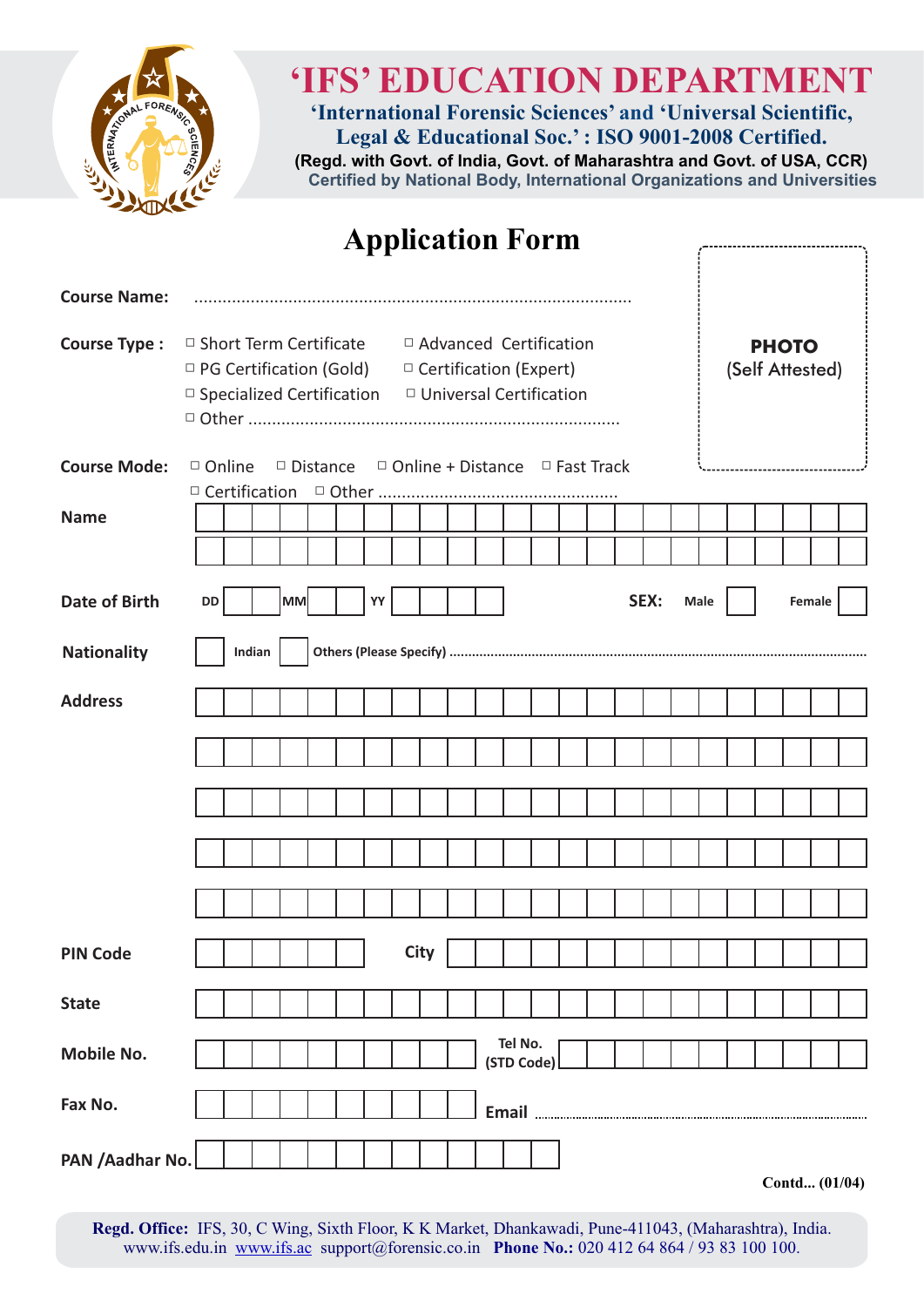Marital Status: □ Married □ Single □ Others………………………. Your Designation / Post / Expert Area-  $\ldots$   $\ldots$   $\ldots$   $\ldots$   $\ldots$   $\ldots$   $\ldots$   $\ldots$   $\ldots$   $\ldots$   $\ldots$   $\ldots$   $\ldots$   $\ldots$   $\ldots$ 

### **Educational and Professional Qualifications:**

(HSC, SSC, Diploma, Degree, Courses, Certifications, Graduation and Post graduation or last 2-3 qualifications etc…)

| <b>QUALIFICATION</b> | UNIVERSITY AND YEAR | CLASS/<br><b>GRADE</b> | <b>MAIN SUBJECTS</b> |
|----------------------|---------------------|------------------------|----------------------|
|                      |                     |                        |                      |
|                      |                     |                        |                      |
|                      |                     |                        |                      |

#### **Work Experience:** (Attach separate sheet, if required)

| <b>EXPERIENCE</b> | <b>ORGANIZATION/AGENCY/</b><br><b>COMPANY NAME</b> | <b>YEARS</b> | <b>EXPERIENCE DETAILS AND</b><br><b>SKILLS</b> |
|-------------------|----------------------------------------------------|--------------|------------------------------------------------|
|                   |                                                    |              |                                                |
|                   |                                                    |              |                                                |

### **Rules, Regulations, Terms and Conditions:**

- 1) Your privacy is important to us and we do not share your information with any third-party.
- 2) Right of Admission is reserved. Incomplete / incorrect applications, would be rejected.
- 3) Any change in address should be informed to IFS in writing immediately for better service.
- 4) It is expected of you submit true and correct information about you. We will not be responsible if any problem arises due to false information being submitted by you for the said purpose. All disputes are subjected to the jurisdiction of PUNE only.
- 5) Students enrolled for courses having course duration more than 6 Month can pay their Course Fee in max. two installments, but Rs. 750 / USD 20 will be charged extra. (Optional) Fee paid is not refundable. We may change these Terms & Conditions at any time, without notice.
- 6) For more detailed R&R / T&C / FAQ etc please visit www.ifs.edu.in *OR* www.ifs.ac and also refer / read carefully last page (Page 4) of this application form.

#### **Declaration:**

I am submitting this application form and documents for above mentioned online / distance course certification of the IFS India and I hereby declare that all the above information is true and correct. I have carefully read all the instructions, rules, regulations, FAQ, terms and conditions of IFS from-IFS Website and last page (4) of this form. I authorize the IFS to verify any information provided by me.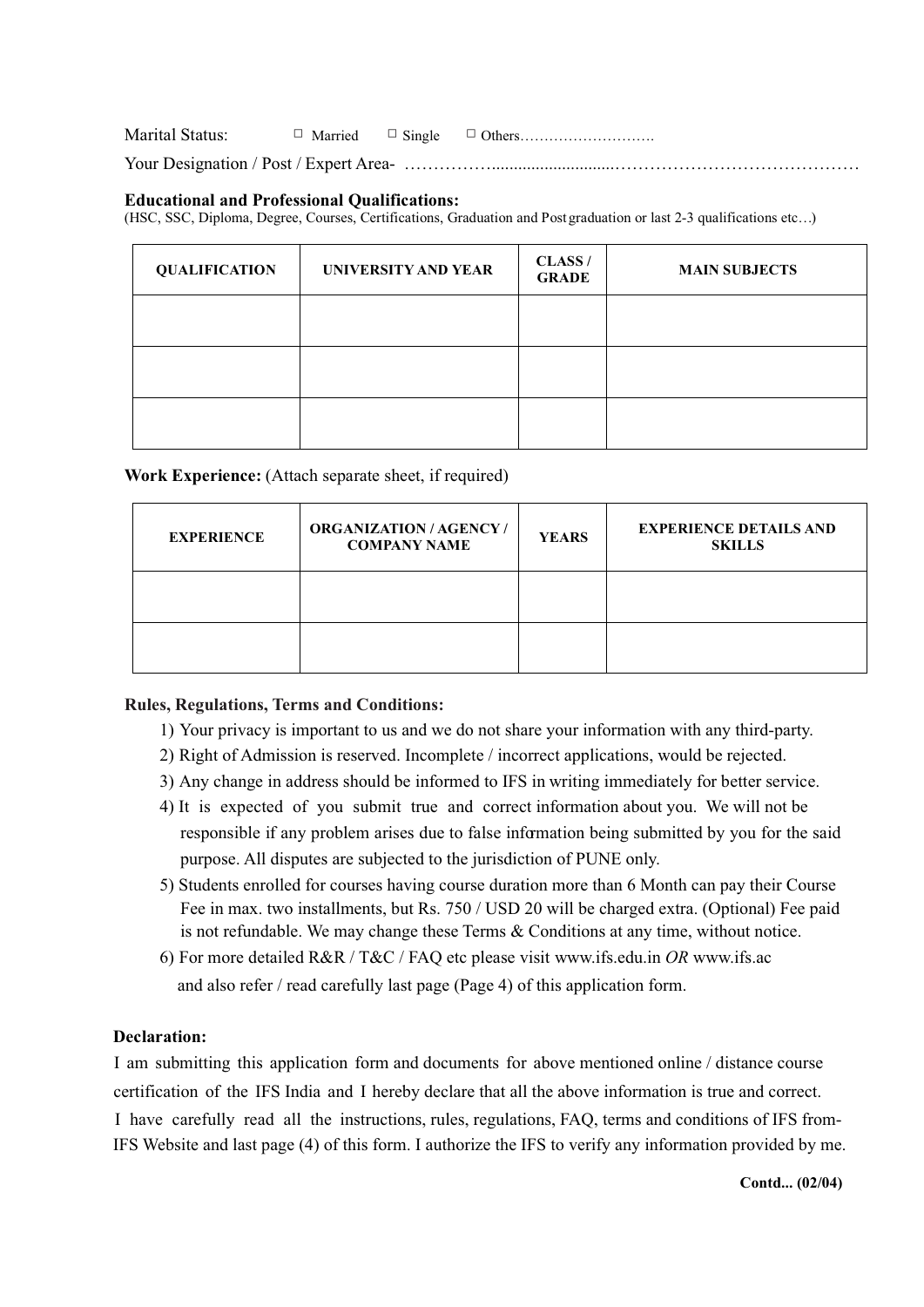## **Please find enclosed herewith:**

| OR Receipt of Cash Deposit in Bank OR Transaction ID of Online Payment etc                       |  |  |  |  |  |  |  |  |  |
|--------------------------------------------------------------------------------------------------|--|--|--|--|--|--|--|--|--|
|                                                                                                  |  |  |  |  |  |  |  |  |  |
| (Students may also pay by Cash, Cash Deposit in Bank, Credit Card or Online Transfer)            |  |  |  |  |  |  |  |  |  |
| 2. Attested Copy of Academic Qualification Certificates (10th / 12th / Degree / Diploma): Yes/No |  |  |  |  |  |  |  |  |  |
| 3. Attested Copy of Professional Qualification Certificates / Experience Certificates: Yes/No    |  |  |  |  |  |  |  |  |  |
| 4. Attested Copy of Pan Card / Passport / Voter ID / I-Card / Identity & Address Proof: Yes/No   |  |  |  |  |  |  |  |  |  |
|                                                                                                  |  |  |  |  |  |  |  |  |  |
|                                                                                                  |  |  |  |  |  |  |  |  |  |
|                                                                                                  |  |  |  |  |  |  |  |  |  |
|                                                                                                  |  |  |  |  |  |  |  |  |  |

*To be attested by the Head of the Laboratory / Institution / Company / Organization / Department, Faculty member, IFS registered member, MLA, Executive Officer, CA / CS, CWA, CEO, Doctor, Principal, Notary, Post master, Bank Manager, Advocate, Director or Gazetted Officer etc...*

| Name-      |            |  |  |  |  |
|------------|------------|--|--|--|--|
|            |            |  |  |  |  |
| Signature- | STAMP/SEAL |  |  |  |  |
| Date-      |            |  |  |  |  |

**Send this completed form in paper via post, or courier with attested Xerox / Photo Copies of all required certificates, documents and Cheque / DD / Cash Deposit Receipt / Online Payment details etc... to-**

*To,*

**IFS , Office No. 30, C Wing, Sixth Floor, K K Market, Dhankawadi, Pune (Maharashtra) Pin- 411 043 - INDIA**

#### *FOR OFFICE USE ONLY*

| Criteria                 | Date | <b>Authority Signature</b> | <b>Comments/Details/Remark</b> |
|--------------------------|------|----------------------------|--------------------------------|
| Application<br>Received  |      |                            |                                |
| Payment Received         |      |                            |                                |
| Registration/Ref.<br>No. |      |                            |                                |
| <b>Study Material</b>    |      |                            |                                |
| <b>Identity Card</b>     |      |                            |                                |
| Examination              |      |                            |                                |

**Contd... (03/04)**